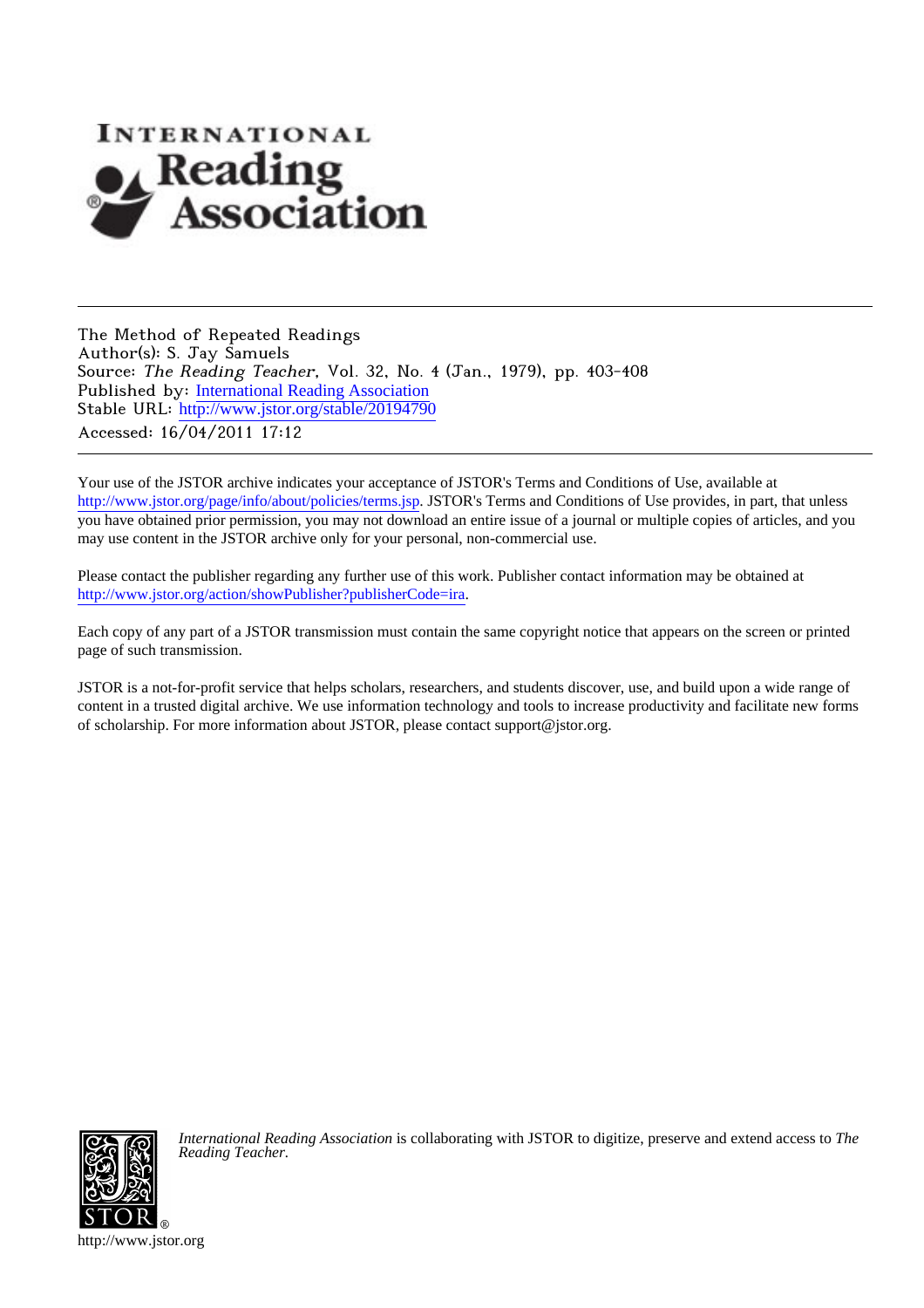# **The method I of repeated readings**

**S. JAY SAMUELS** 

**AMENTALLY STATES IN STATE AND STATES SO THAT HE STATES MENTALLY** retarded elemen**tary school student asks for a can keep track of his gains in reading speed with each rereading of short paragraphs he has selected. An adult with a history of reading failure continues to reread a passage after her tutor has left because for the first time she is reading with fluency. In a junior high school remedial reading classroom, a group of students wear ing earphones is rereading a story while simultaneously listening to it on a tape recorder.** 

**These situations share a little known and easily used technique**  called the method of repeated read**ings. Some teachers are familiar with this technique and have used it, but it is so useful for building reading fluency that it deserves to be more widely known and used.** 

**Empirical tests at several universities have shown this simple method**  *improves reading fluer* **and comprehension.** 

**It is important to point out that repeated reading is not a method for teaching all beginning reading skills. Rather, it is intended as a supplement in a developmental reading program. While the method is particularly suitable for students with special learning problems, it is useful for normal children as well.** 

**While we were researching this method at the University of Minne sota, unknown to us Carol Chomsky at Harvard University was using similar techniques with poor readers and was getting similar good results. With regard to the effectiveness of this method, she (Chomsky 1978) states, "The procedure proved to be facilitating for slow and halting readers, increasing fluency rapidly and with apparent ease. Successive stories required fewer listenings to reach fluency\_The work provided**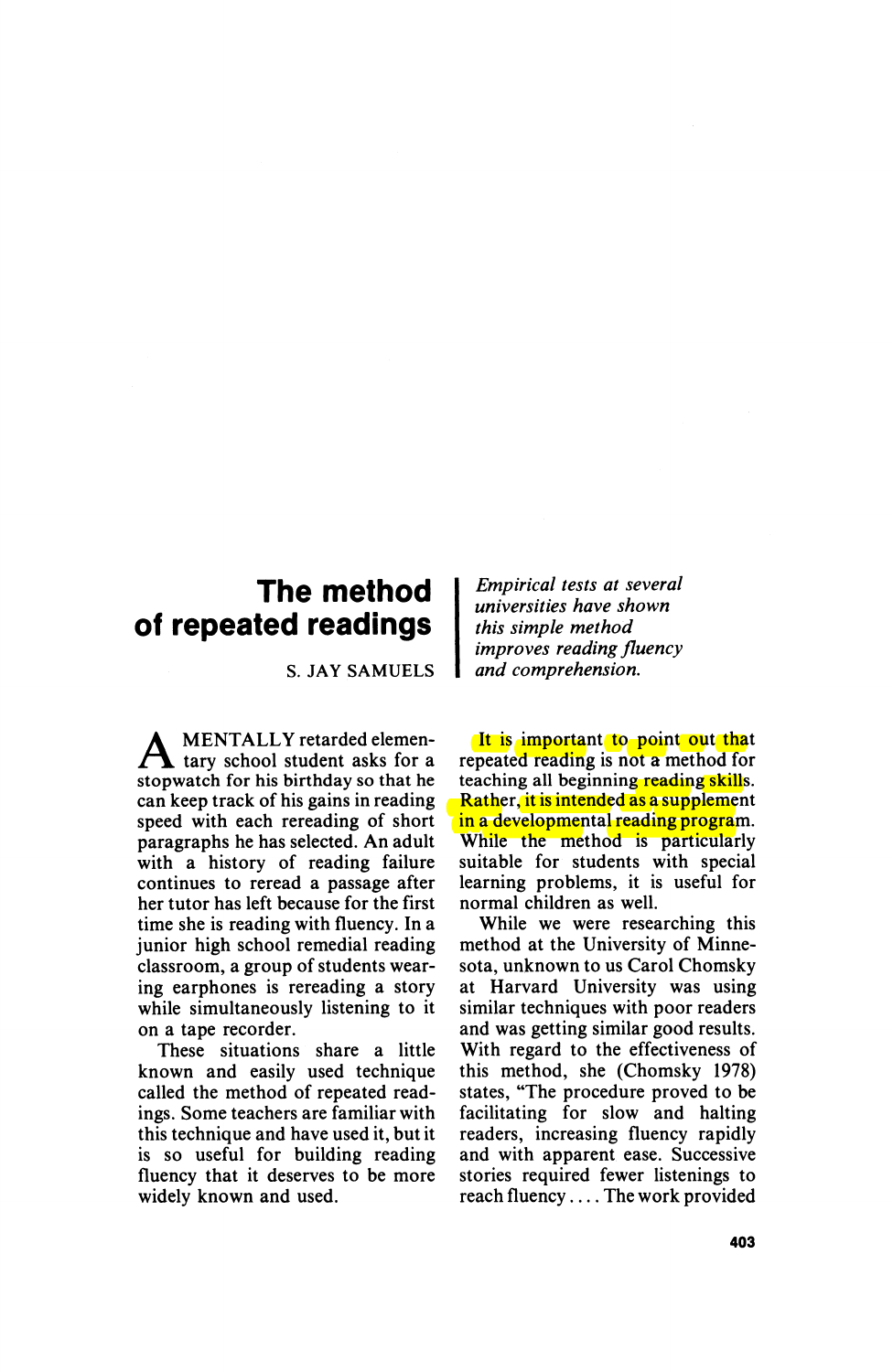**Progress in reading rate and word recognition for a mentally retarded student on five passages using the method of repeated readings** 



**in addition a heightened sense of confidence and motivation. Within several months the children become far more willing and able to under take reading new material on their own."** 

#### **What is the procedure?**

**The method consists of rereading a short, meaningful passage several times until a satisfactory level of fluency is reached. Then the proce dure is repeated with a new passage.** 

**For example, in one of our earlier**  studies, children who had been ex**periencing great difficulty in learning to read were instructed to select easy stories which were of interest to them. Then, depending on the reading skill of the student, short selections (50-200 words) from these stories were marked off for practice.** 

**The student read the short selection to an assistant, who recorded the reading speed and number of word recognition errors on a graph, as shown in the figure. The student then returned to his/her seat and practiced reading the selection while the next**  **Student read to the assistant. When the first student's turn came again, the procedure was repeated until an 85 word per minute criterion rate was reached. Then the student went on to the next passage.** 

**The accompanying figure shows the progress made by one student on reading speed and word recognition accuracy on five separate passages. These passages began at tests 1,8,15, 21 and 25. As reading speed increased, word recognition errors decreased. As the student continued to use this technique, the initial speed of reading each new selection was faster than initial speed on the previous selection.**  Also, the number of rereadings **required to reach the criterion read ing speed decreased as the student continued the technique.** 

**The fact that starting rates were faster with each new selection and fewer rereadings were necessary to reach goals indicates transfer of training and a general improvement in reading fluency. Although this figure shows the progress of one**  individual, the charts for other stu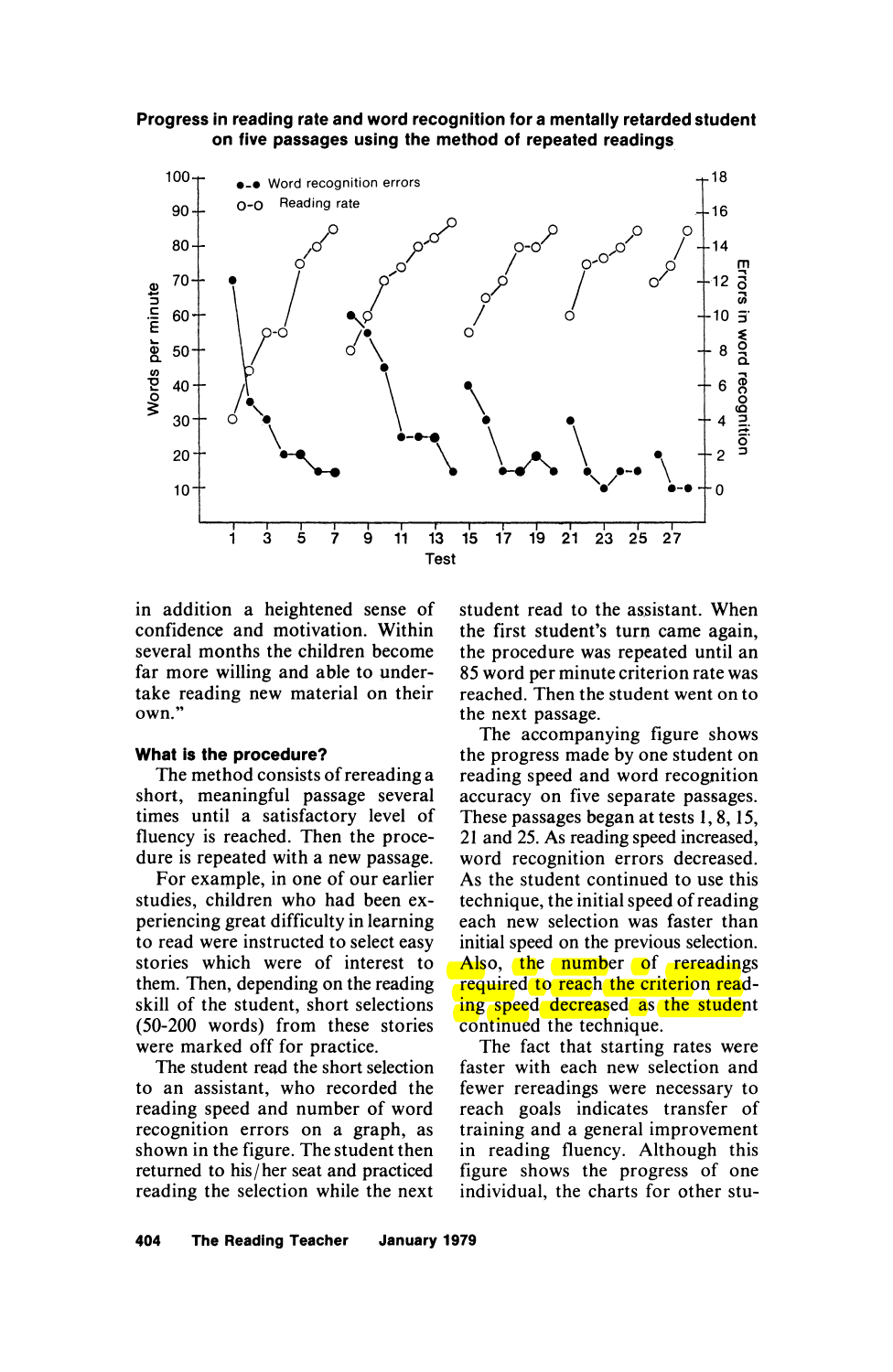**dents were quite similar.** 

**Since the main purpose of repeated reading is to build fluency, it is important to be able to define fluency in ways which are observable and measurable. In the Minnesota re search, fluency was separated into**  two components—accuracy of word **recognition and reading speed. While both components are important, for purposes of building fluency, speed was emphasized.** 

**Why emphasize speed over accu racy? There appears to be a trade-off between accuracy and speed. If 100% word recognition accuracy is required before the student can move on to a new passage, the student becomes fearful of making a mistake, and consequently the pace of reading slows down. In fact, if we overempha size accuracy, we tend to impede fluency. Therefore, for purposes of building fluency, speed rather than accuracy should be stressed.** 

**Repeated readings can be done either with or without audio support. If audio support is used, the student reads the passage silently while listen ing to the tape recorded narration over earphones. After a number of rereadings, the audio support is no longer necessary and the student reads the story without help.** 

**There are additional factors to consider regarding the use of repeated readings. So that students will under stand why rereading is done, we have involved them in a discussion of how athletes develop skill at their sports. This discussion brings out the fact that athletes spend considerable time practicing basic skills until they develop speed and smoothness at their activity. Repeated readings uses this same type of practice.** 

**Some teachers who are considering using repeated readings are concerned that the method will lead to student boredom. On the contrary, we found that the students were excited by the gains they made in fluency. Similarly,** 

**Amarel (1978) has found that begin ning readers are very interested in working at the skills necessary for helping them to comprehend text.** 

**While it is not essential that each student keep an individual reading record of the type in the figure, we found it to be an excellent motivating device. Without the graph, gains can at times go unnoticed. The graph provides visible proof of progress. Of course, a tape recording can show improvement from an early to a later reading and is useful for showing gains in fluency to students and their parents.** 

## **What about comprehension?**

**Teachers may wonder what role comprehension plays in the rereading method. Repeated reading is a mean ingful task in that the students are reading interesting material in con text. Comprehension may be poor with the first reading of the text, but with each additional rereading, the student is better able to comprehend because the decoding barrier to comprehension is gradually over come. As less attention is required for decoding, more attention becomes available for comprehension. Thus rereading both builds fluency and enhances comprehension. One addi tional technique for building com prehension is to ask the student a different comprehension question with each rereading of the story.** 

**The amount of material to be read depends on the student's skill. Gener ally the passage should be short. At Minnesota our early experimental work was done with mentally retard ed students without audio support. These students had extremely poor reading skills, and we started them on passages of about 50 words. As they gained in reading skills, the length of the passages increased to 200 words.** 

**In other studies, students of average intelligence who were word-by-word**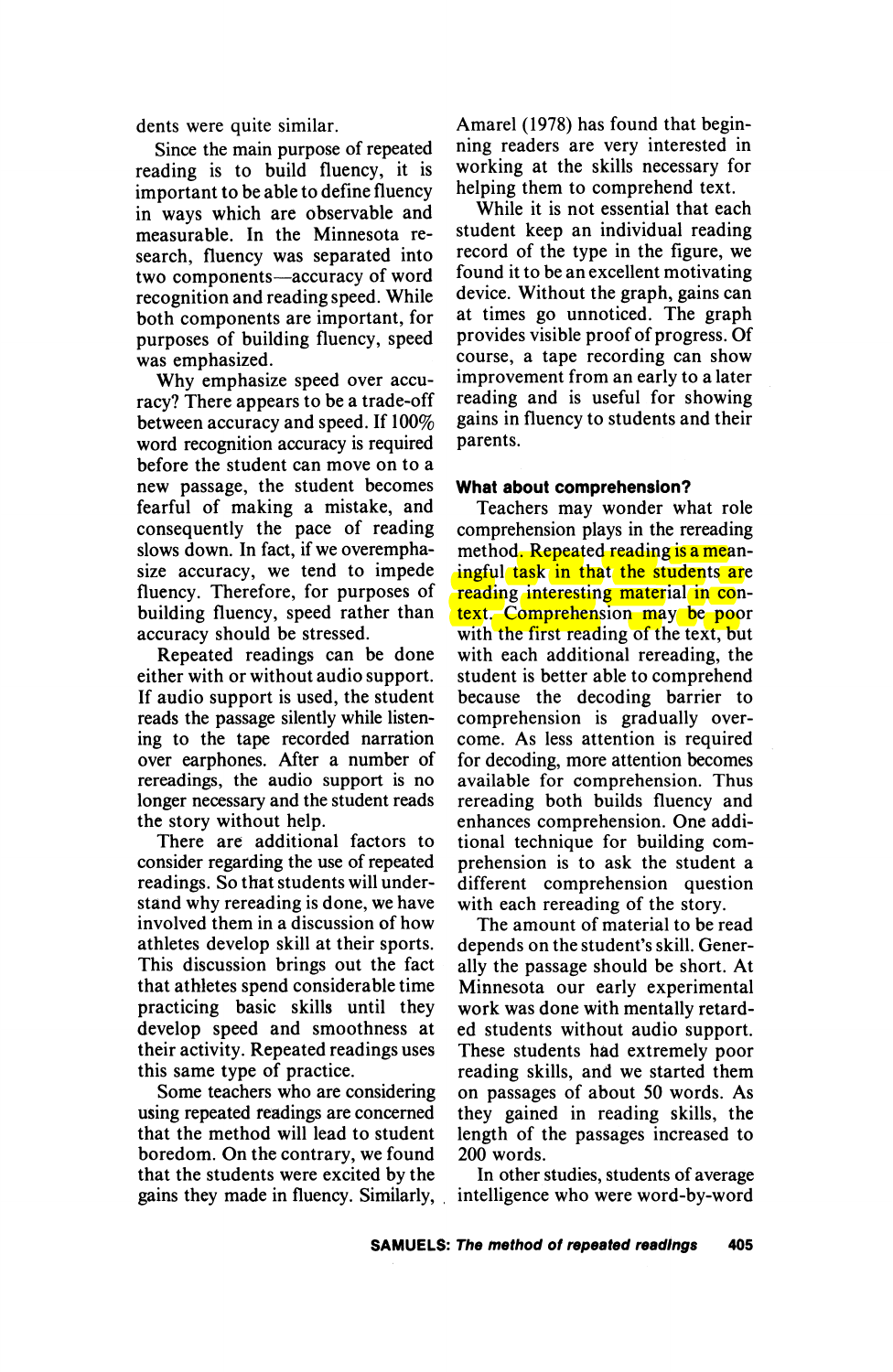**readers were given passages of about 200 words. These passages usually came from a book the student had selected, which was broken into short passages. Once mastery on one short passage was reached, the next short section of the book was used for practice. By breaking a longer story into parts and mastering one part at a time before moving on, the student experiences relatively frequent suc cesses.** 

**Other students in the class, teacher aides, and parents can be used to help with repeated readings. They can listen to students read, record word recognition errors and time, and help with words the students need to learn. In other words, while the teacher is giving directed reading instruction to one group of students, other students, either on their own or with the aid of others, can be practicing repeated readings.** 

## **Theoretical rationale**

**The rereading method emerged largely from the teaching implications of the theory of automatic informa tion processing in reading (LaBerge and Samuels 1974). According to automaticity theory, a fluent reader**  decodes text automatically—that is, without attention—thus leaving at**tention free to be used for compre hension. Beginning readers, on the other hand, are nonautomatic in their decoding since attention is required. Because the beginning reader's attention is on decoding, it is not immediately available for com prehension, thus making the process of deriving meaning more difficult and slower.** 

**In approaching the problem of how teachers can help students devel op fluent reading skills, we traced the development of word recognition skill through its three levels. The first**  level is what may be called the non**accurate stage. The student has great difficulty in recognizing words, even** 

**when a reasonable amount of time is** 

**provided. The next level is the accuracy stage. The student is able to recognize printed words with accuracy but attention is required. When listening to the oral reading of a student who is at the accuracy stage, one notes that the reading is rather slow and halting, without expression, and despite high word recognition accuracy, there may be poor comprehension.** 

**The third and most advanced level is what we call the automatic stage. At the automatic stage, the student is able to recognize the printed words without attention. The oral reading of a student at the automatic stage is**  characterized by a rate which ap**proximates or may even be faster than speaking rate, the reading is with expression, and if the material is familiar, the student should be able to comprehend while reading aloud.** 

**Currently we do not have tests suitable for classroom use which would tell us if a student is at the automaticity stage, so we have to settle for what may be called indica tors of automaticity. Fortunately, several research studies suggest that speed of response may be used as an indicator of automaticity (LaBerge 1973, Perfetti and Lesgold 1976, McCormick and Samuels 1976).** 

**Teachers can do two things to help students achieve automaticity in word recognition. They can give instruc tion on how to recognize words at the accuracy level. Second, they can provide the time and the motivation so that the student will practice these word recognition skills until they become automatic. One important function of repeated reading is that it provides the practice needed to become automatic.** 

**Several other questions had to be dealt with in the development of the project. Are there activities in which extremely high levels of performance are required? If there are such**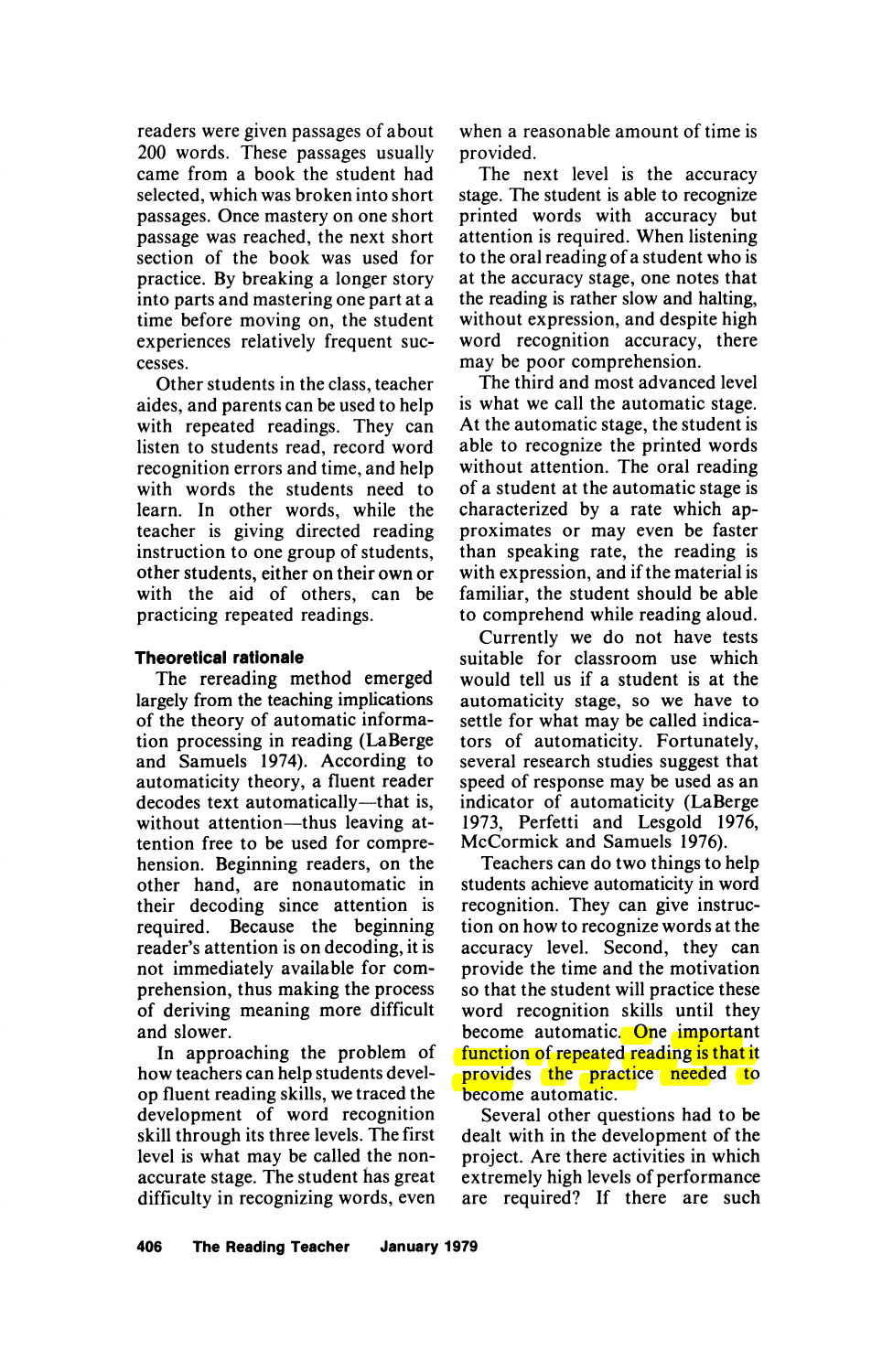**activities, are the methods of training different from those used in teaching reading? The answers to these ques tions led directly to the development of repeated reading.** 

## **Compare with music, sports**

**Two general areas in which high levels of performance are required come immediately to mind: sports and music. In sports such as football, soccer, boxing, and wrestling, moves**  must be made rapidly and auto-<br>matically.

**matically. Musicianship is somewhat different** from sports but bears many similari**ties to reading. The musician is faced with a text comprised of notes. The goal is not just the mechanical rendition of sounds indicated by the notes, but rather the rendering of those printed notes with fluency and expression. Decoding must be done automatically so that the mind of the musician is free to play the score with emotion and feeling.** 

**When comparing the methods used to train athletes and musicians to those used in reading, one notes an important difference. Both in athletics and music, the beginning student is given a small unit of activity and this unit is practiced over and over until it is mastered. At the risk of overgener alizing, in contrast, we in reading are often too eager to have children cover a year's work in a year's time, so that some children, especially those having difficulty with reading, are moved too rapidly through a book, never having mastered a single page. What repeated readings does is to give the student the opportunity to master the material before moving on.** 

**Leaving the theoretical side of repeated reading, let us examine how versions of this method were used in early schooling. In seventeenth cen tury America and Europe, the books used for reading instruction fre quently contained familiar material,** 

**some of which the student could recite from memory but could not read. For example, hornbooks, used in 17th century America, introduced reading through the use of prayers and verses already familiar to the children (Meyer 1957, p. 34). Com mon prayers were also included in The New England Primer (Ford 1899, p. 13).** 

**Another text used frequently for teaching reading was the catechism (Littlefield 1904, p. 106). Young Puritans memorized the catechism at home, and later at school reading was taught by having them read from the catechism. In Europe, school was often taught by the local priest, who integrated memorization of the cate chism with reading.** 

**Small (1914, p. 366) reports the Bible was one of the most popular texts. In a religious age, many of the Bible stories were already familiar to the children. The teacher would then have skilled readers repeatedly read the same Bible passage orally until the less skilled had learned the words.** 

**In each of the cases mentioned, the children were introduced to reading with material which was known to them, and they read the material a number of times until they were able to read the words with some degree of fluency.** 

**Recent reports of methods used by Heckelman (1969) and Hollingsworth (1970) superficially resemble repeated reading. Their "listening while read ing" technique attempts to increase reading fluency in slow readers. However, their students read new material at each listening session**  instead of concentrating on a particu**lar passage until mastery was reached.** 

**Recent studies using repeated read ing have produced interesting results. Gonzales and Elijah (1975) had students who were at the third grade reading level read the same passage twice. The researchers found that the second reading had 3.3% fewer errors**